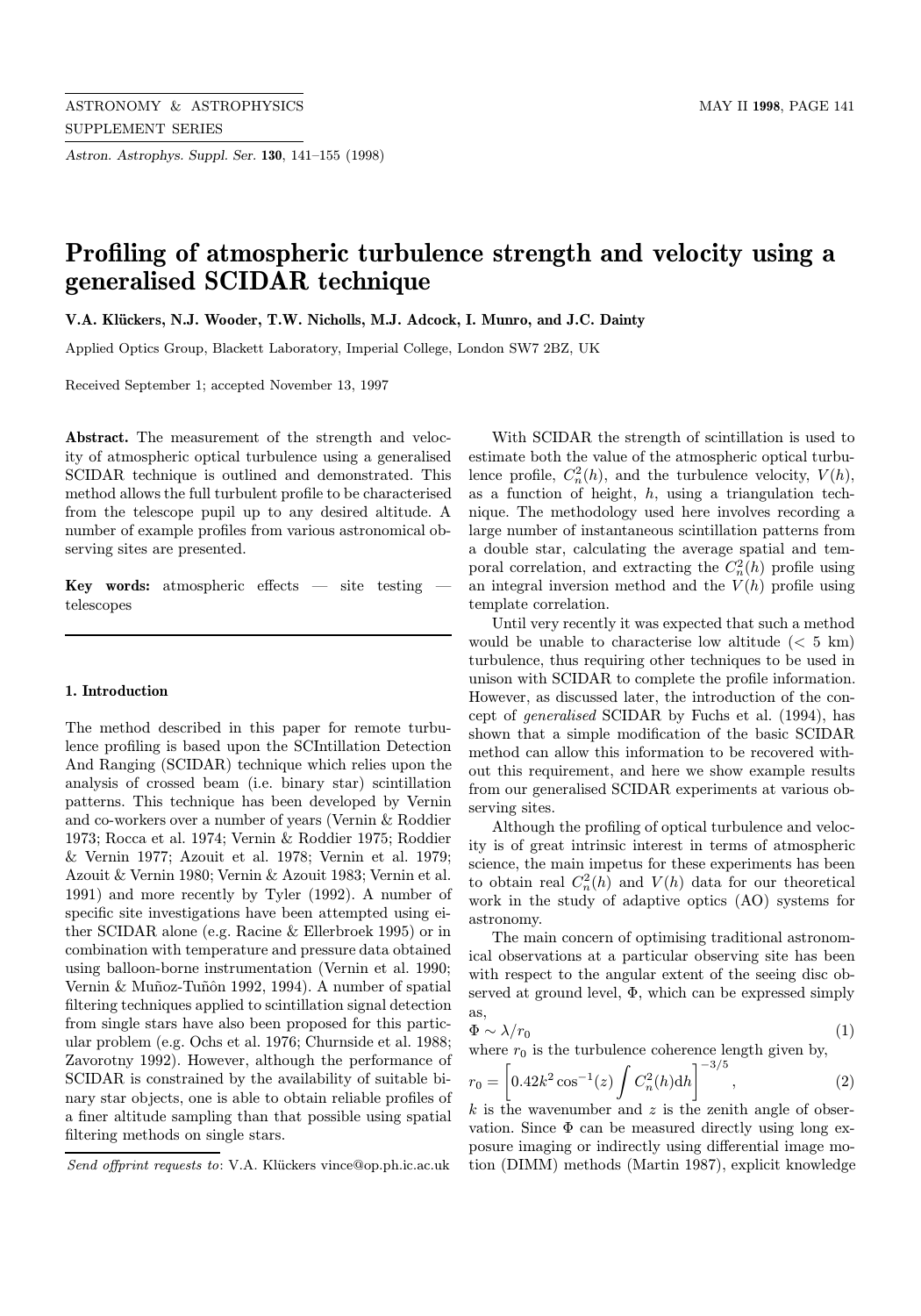(a)

 $h_{\scriptscriptstyle{\mathrm{I}}}$ 

of the  $C_n^2(h)$  profile itself is unnecessary for this purpose. However, in the design of an AO system for a particular astronomical observing site, not only does one require some knowledge of the statistics of the size of the seeing disc, but also that of the turbulence and velocity profile with height so that one may have some expectation of the detrimental effects of anisoplanatism. For example, for Angular Anisoplanatism (AA), the decorrelation with angle  $\phi$  between the science object wavefront and the measured wavefront can be quantified in terms of the mean squared error between the two wavefronts, such that

$$
\sigma_{AA}^2 = (\phi/\phi_0)^{5/3} \tag{3}
$$

where  $\phi_0$ , the isoplanatic angle, is given by,

$$
\phi_0 = \left[2.9k^2 \cos^{-1}(z) \int C_n^2(h) h^{5/3} dh\right]^{-3/5}.
$$
 (4)

Similarly, for an AO system guided by an artificially produced laser beacon, the decorrelation between the science object wavefront and the wavefront sampled by the beacon which leads to Focal Anisoplanatism (FA), can also be quantified in terms of  $C_n^2(h)$  such that the mean squared error between the two wavefronts is given by,

$$
\sigma_{\rm FA}^2 = (D/d_0)^{5/3} \tag{5}
$$

where  $D$  is the telescope diameter and  $d_0$  can be interpreted as an measure of the effective diameter of the AO imaging system when a single laser beacon is being used and can be approximated as,

$$
d_0 \simeq \left[ k^2 \cos^{-1}(z) \int_0^H C_n^2(h) (h/H)^{5/3} dh \right]^{-3/5}, \tag{6}
$$

where  $H$  is the laser beacon altitude.

Knowledge of the velocity profile of the turbulent layers becomes useful when one considers the effect of Temporal Anisoplanatism (TA) in the AO corrected image due to the finite dwell time of the system between measuring the guide star wavefront and correcting the science object wavefront,  $\tau_d$ . Once again, this can be quantified in terms of the mean squared error between the two wavefronts such that,

$$
\sigma_{\text{TA}}^2 = (\tau_{\text{d}}/\tau_0)^{5/3} \tag{7}
$$

where  $\tau_0$  is given in terms of both  $V(h)$  and  $C_n^2(h)$  as,

$$
\tau_0 = \left[2.9k^2 \int C_n^2(h)V(h)^{5/3}dh\right]^{-3/5}.
$$
 (8)

Consequently if one has knowledge of both  $C_n^2(h)$  and  $V(h)$ , then all of the parameters which describe the performance of an AO system can be obtained.

In the future one could also envisage a real-time SCIDAR system being available to allow anisoplanatic effects to be quantified during an AO observing run, thus enabling image quality diagnostics to be made and provide information for reliable point spread function deconvolution if deemed necessary.





 $r_{\rm L}$ 

Telescope Pupil

Turbulent Layer

Fig. 1. A simplified one-dimensional representation of the SCIDAR technique for a single turbulent layer at height  $h_L$ . a) A large number of short exposure images of the scintillation pattern due to a binary star (of angular separation  $\theta$ ) are collected. b) The average auto-correlation of these data is calculated, from which the altitude of the turbulent layer above the telescope pupil is given simply by  $h_L = r_L/\theta$ 

## 2. Outline of methodology

## 2.1. Outline of the SCIDAR technique

The SCIDAR technique is based upon calculating the average correlation of a large number of short exposure images of the scintillation pattern within a telescope pupil produced by a binary star. Figure 1 shows that in a simplified one-dimensional representation of the observing procedure for a binary object observed at zenith (a), a peak in the correlation plane occurs at a pupil separation  $r<sub>L</sub>$ , (b), and thus by simple geometry, denotes the presence of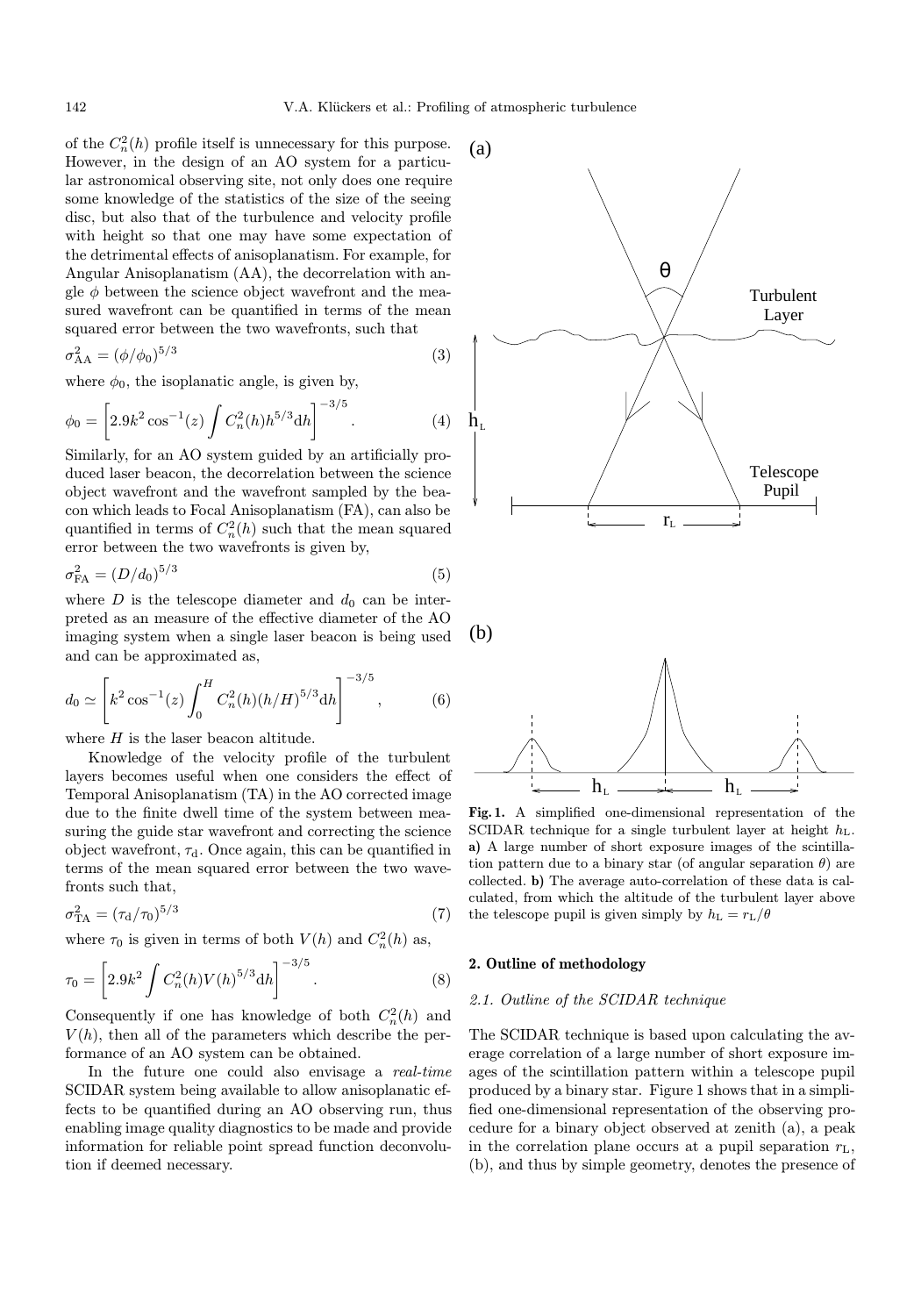

Fig. 2. Schematic diagram of the optical system for SCIDAR. a) shows the optical system for pupil plane SCIDAR. In this mode the telescope entrance pupil is imaged by the telescope mirror system  $L_1$  and the field lens  $L_2$ . The focal length of the lens  $L_2$ is chosen to give the correct image size at the detector plane. The image is effectively at infinity so that the final pupil image is formed at approximately the focal distance  $f_2$  behind  $L_2$ . b) shows the optical system for generalised SCIDAR. At the CCD plane this system forms a pupil image from a plane located the required distance behind the telescope mirror  $(\ell_1)$ . For this case then, the telescope mirrors  $(L_1)$  form a virtual image of the plane of focus  $(P_1)$  at a distance  $\ell'_1$  behind the telescope mirror. The new field lens  $L_2'$  re-images this virtual object to form the pupil image at the CCD plane. For example, for the JKT at La Palma; the telescope has a 1 m pupil with a  $F/15$  focal ratio. A 159 mm field lens  $L_2$  is required to give the correct image size for pupil plane SCIDAR. For Generalised SCIDAR the field lens  $L_2$  is replaced by a lens with a focal length of 46 mm  $(L'_2)$ , still located at 159 mm from the CCD plane. A virtual image of a plane at 3.5 km is formed  $\ell_2 \simeq 64$  mm in front of  $L'_2$  and this virtual object is imaged by  $L'_2$  onto the CCD detector

a single turbulent layer at an altitude  $h_L = r_L/\theta$  above the telescope pupil. This simple situation can be generalised to the case where multiple turbulent layers exist, each one having an associated altitude calculable from the peak position within the average correlation. Also for the general case where the binary star is observed at some zenith angle z, then the geometrical conversion above becomes  $h = r/(\theta \sec(z)).$ 

In the conventional operation of SCIDAR, the conjugate plane of the imaging system is placed at the altitude of the pupil of the telescope – referred to here as pupil-plane SCIDAR. However, low altitude turbulence cannot be determined in this mode since the scintillation requires a large distance over which to develop a signal strong enough to be detected. Consequently the correlation signal close to zero altitude is occupied only by a central core corresponding to the sum of all other higher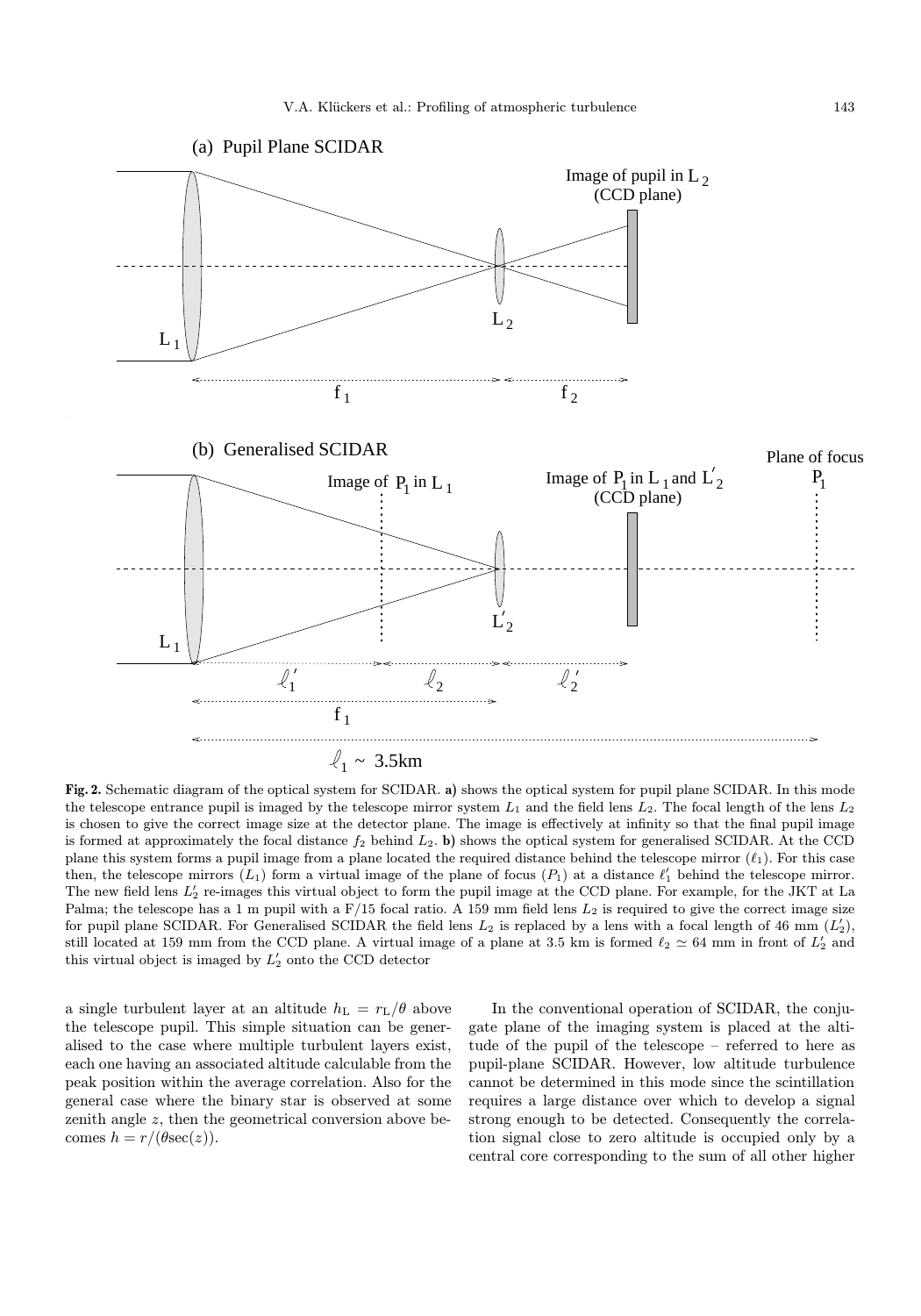

Fig. 3. Example average scintillation pattern image obtained in the generalised SCIDAR mode at the JKT, in La Palma from 18000 1.6 ms exposure frames. The scale is in relative intensity units

altitude peaks. This is shown diagrammatically as the central peak in Fig. 1a. Recently, however, a solution to this problem was proposed by Fuchs et al. (1994) in which one changes the conjugate height of the imaging system from that of the telescope pupil, to one some distance below it. In effect, this creates an extra distance for the scintillation pattern to develop to a detectable level and also shifts the central core to below the pupil (zero) altitude. Experiments performed by us in this generalised SCIDAR mode appear to confirm the validity of this approach and the results are discussed later in Sect. 4.

## 2.2. Experimental setup

The optical system used to acquire the SCIDAR data is shown schematically in Fig. 2. The imaging system consists of a GenIII image intensifier lens-coupled to a high speed 128×128 pixel CCD camera (DALSA CA-D1- 0128A). The lens-coupling demagnifies, by a factor of approximately 5.2, the intensifier output phosphor image onto the  $2 \text{ mm} \times 2 \text{ mm}$  (16  $\mu$ m pixel) CCD chip. In Fig. 2a, the pupil plane mode, the telescope entrance pupil is imaged onto the intensifier by the field lens  $(L_2)$ . The focal length of this lens is chosen such that the final CCD pixel size corresponds to approximately  $1 \text{ cm} \times 1 \text{ cm}$  at the telescope entrance pupil. This choice of pixel sampling is made as a compromise between the received intensity per pixel and the detectability of atmospheric scintillation (see Sect. 3.1).

For example, for the Jacobus Kapteyn Telescope (JKT) in La Palma, the telescope has a 1m pupil with an F/15 focal ratio and therefore an ideal focal length for the field lens  $(L_2)$ , to give this required sampling, would be 159 mm. This would produce a 10.6 mm diameter pupil image at the intensifier, or equivalently a 2.04 mm pupil image on the CCD.

For the generalised mode shown in Fig. 2b, the field lens  $(L_2)$  is replaced by one of a different focal length,  $L_2'$ . The separation of field lens position to intensifier is unchanged however and thus the pupil plane sampling remains unchanged also. Using the thin lens equation one can calculate the required focal length for this generalised field lens for any chosen height of generalisation. For our measurements we are primarily concerned with ascertaining the strength and velocity of all turbulence present above the telescope altitude by conjugating to altitudes below that of the telescope pupil. Therefore for example, again for the JKT, in order to conjugate to a distance of 3.5 km, say, then a field lens of 46mm focal length is required.

The digital output from the DALSA Camera is acquired by a Bitflow Raptor PCI frame capture board controlled by a fast PC and the data is stored directly onto Digital Linear Tape. The frame exposure times normally used are 1.6 ms and 2.7 ms, with frame acquisition rates of 305 and 188 frames per second respectively.

Figure 3 shows an example of the average scintillation pattern of 18000 frames obtained using this system on the JKT whilst running in the generalised SCIDAR mode. The sheared image of the telescope pupil is clearly visible.

## 2.3. Data analysis

# 2.3.1. Determination of  $C_n^2(h)$

Prior to calculation of the  $C_n^2(h)$  profile, each i<sup>th</sup> scintillation pattern image,  $I_i(x, y)$ , is first mean-normalised to obtain the relative intensity,

$$
I'_{i}(x,y) = \frac{I_{i}(x,y) - \langle I(x,y) \rangle}{\langle I(x,y) \rangle},\tag{9}
$$

(where  $\langle I(x, y) \rangle$  is the average image) and the average auto-correlation of all such images calculated. To prevent the suppression of signal within the correlation plane for large separations within the pupil, this is then divided by the auto-correlation of an artificial pupil function (i.e. the optical transfer function of the pupil). This step is particularly important if using data collected from a telescope with a large obstruction ratio, as is the case for the example shown in Fig. 3 (see Sect. 3.1). The resulting function thus represents the two-dimensional intensity covariance,  $C_I(\underline{r})$ . Figure 4a shows an example of this obtained using the generalised SCIDAR mode at the JKT for an effective conjugate distance of 2.5 km, which clearly indicates the presence of at least two distinct turbulent layers. Each of these can be identified by their individual "triple-peak" pattern in a direction parallel to that of the binary star; comprising of a central peak contribution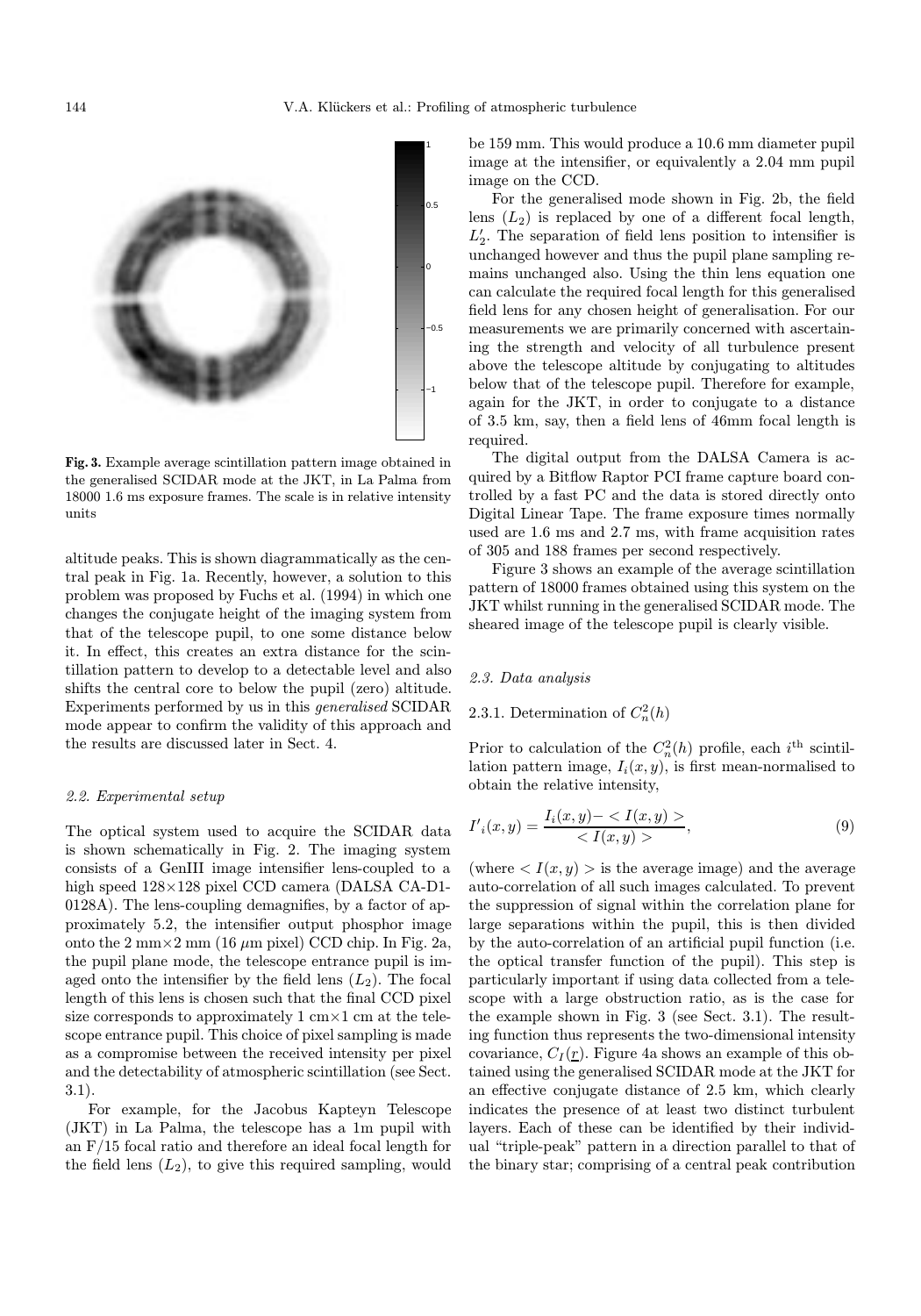

Fig. 4. Example a) spatial and b) temporal correlation plots generated from the same data set obtained from observations of the binary star  $\gamma$  Aries (separation 7.8<sup>0</sup> and components of equal magnitude 4.8  $m_v$ )

plus a (symmetrically-reflected) peak at a distance from the centre corresponding to the height of the layer above the altitude of conjugation via  $h = r/(\theta \sec(z))$ .

The finite width of these peaks results directly from the Fresnel length associated with each turbulent layer, given by  $\Delta h_{\rm F}(h) = 0.7 \sqrt{\lambda h/\theta}$  (Vernin & Azouit 1983). This in turn effectively limits the degree of resolution in  $C_n^2(h)$  attainable from the SCIDAR data. For the data collected thus far,  $\Delta h_F(h)$  ranges from around 700 m (for a pupil-conjugate distance of say 3 km) to around 2000 m (for the maximum altitudes considered). Assuming a pupil plane sampling,  $\Delta r$ , of 1 cm pix<sup>-1</sup> and binary star separations between  $4 - 9''$ , then the altitude sampling available, given by  $\Delta h = \Delta r/(\theta \sec(z))$ , corresponds to around  $200 - 500$  m, and thus represents a reasonable sampling rate of the Fresnel length at all altitudes.

A slice taken through the correlation plane, parallel to the direction of the binary star,  $C_I(r, \theta)$ , can then be expressed as (Vernin & Roddier 1975),

$$
C_{\rm I}(r,\theta) = \left(\frac{B_1^2 + B_2^2}{(B_1 + B_2)^2}\right) A_{\rm I}(r,0) + \left(\frac{B_1 B_2}{(B_1 + B_2)^2}\right) [A_{\rm I}(r,\theta) + A_{\rm I}(r,-\theta)] \tag{10}
$$

where  $B_1$  and  $B_2$  are the relative brightnesses of the binary star components,  $A_I(r, 0)$  represents the central (single star) correlation peak and where  $A_I(r, \pm \theta)$  contains the information that is required regarding the strength and position of the turbulent layers.

The log amplitude covariance of the scintillation fluctuations then follows as,

$$
A_{\chi}(r,\theta) = \frac{\ln[A_{\rm I}(r,\theta) + 1]}{4},\tag{11}
$$

and finally, if one can assume both the Rytov approximation (i.e. that  $A_\chi(0) = \sigma_\chi^2 < 0.3$ , where  $\sigma_\chi^2$  is the variance of the intensity fluctuations within  $\hat{a}$  single pixel) and Kolmogorov statistics for the optical turbulence fluctuations, then it can be shown that this function can be expressed in terms of  $C_n^2(h)$  as (Tyler 1992),

$$
A_{\chi}(r,\theta) = \frac{8.16k^2}{4\pi} \int_0^{\infty} C_n^2(h) h^{5/6} F(Q) dh,
$$
 (12)

where,

$$
F(Q) = \int_0^\infty K^{-8/3} J_0(QK)[1 - \cos(K^2)] \mathrm{d}K,\tag{13}
$$

and

$$
Q = \left[\frac{k}{h\sec(z)}\right]^{1/2} |r - \theta h \sec(z)|.
$$
 (14)

Therefore, given the known quantities (13) and (14) one is required to calculate  $C_n^2(h)$  from Eq. (12) – a classic inversion problem (specifically, a Fredholm integral of the first kind).

The particular method one might employ for this problem (and also to some extent the confidence of the solution) depends very much upon the  $C_n^2(h)$  altitude sampling that is required. Tests performed upon a number of high resolution  $C_n^2(h)$  profiles obtained by balloon-borne instruments (Vernin & Muñoz-Tuñôn 1992) have shown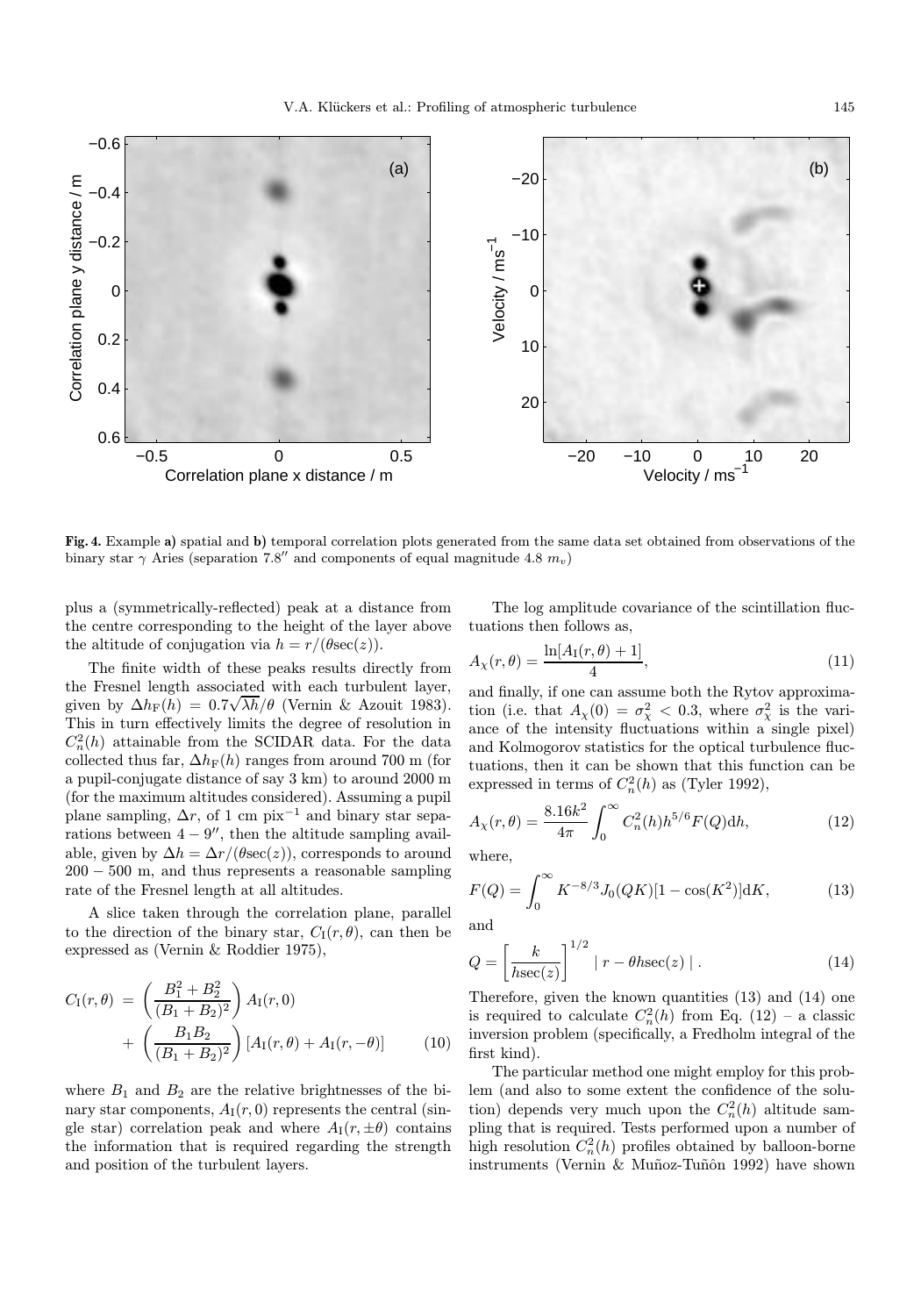

Fig. 5. a) An example 2-d average cross-correlation plot and b) the corresponding  $C_n^2(h)$  profile calculated using a maximum entropy based method. Note that the apparent single turbulent layer centred at 7.75 km in a) has been resolved into two layers in b). The resolution of the inversion calculation is 300 m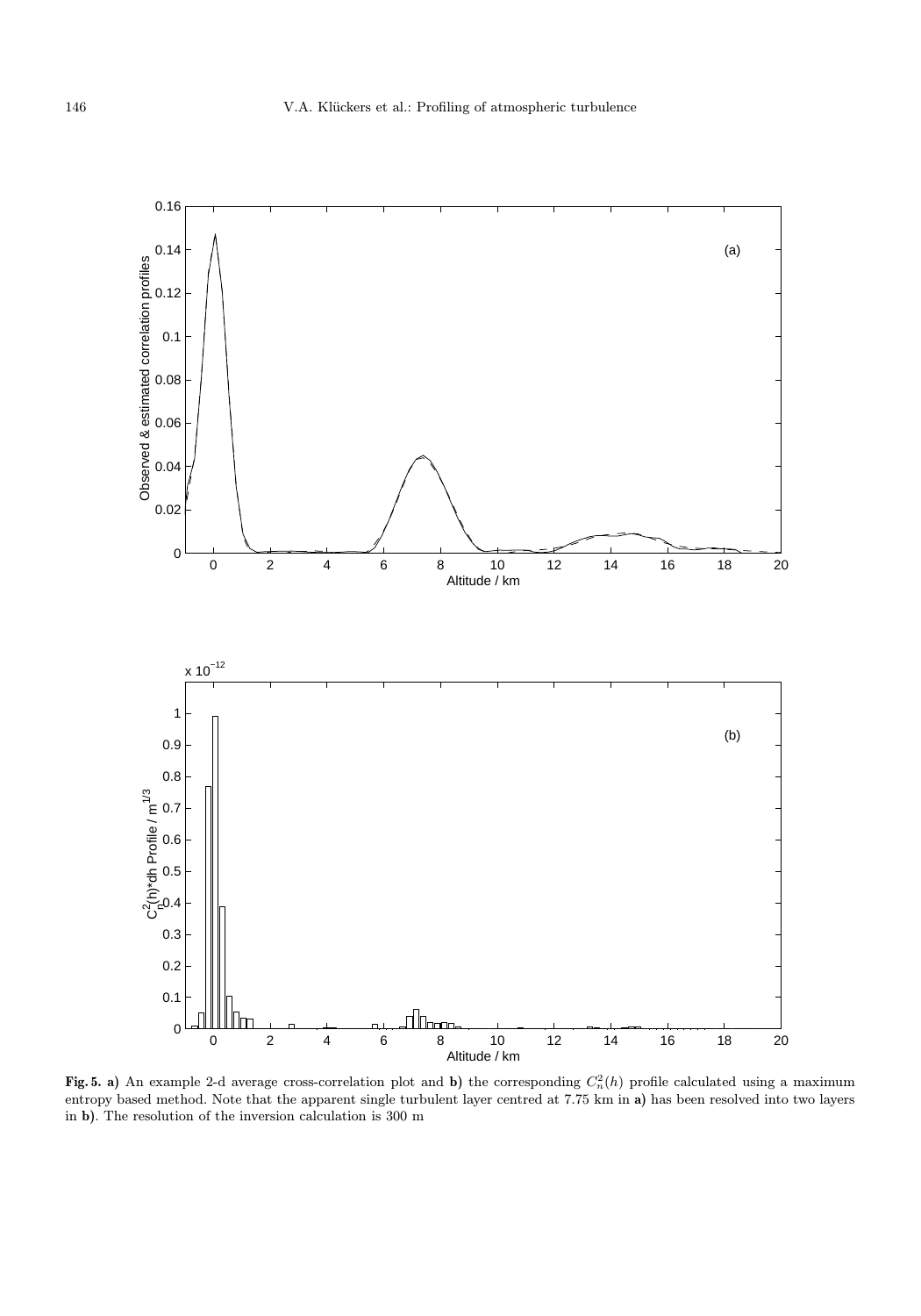that the main parameters which determine AO anisoplanatic performance can be calculated with reasonable accuracy provided that the altitude sampling,  $\Delta h$ , is less than 1km. For the data collected thus far, the altitude resolution available is between around 200 − 500 m, and therefore comfortably within this constraint. However it has been found that a simple least-squares inversion of Eq. (12) for these data is incapable of producing a reliable solution unless one rectangularises the two-dimensional integral equation such that multiple pupil samples map onto each altitude sample and  $\Delta r$  remains fixed at 1 cm pix<sup>-1</sup> but  $\Delta h$  is extended to 2 – 3 km.

Although, ultimately, it is the Fresnel length that limits the altitude resolution attainable, in an effort to realise the altitude sampling that is made available by that within the pupil, a number of iterative inversion methods have been explored. One that has proved successful is based upon a maximum entropy routine which also allows for the controlled propagation of noise between the data and solution (Skilling & Bryan 1984). In practice, we first calculate a crude (large  $\Delta h$ ) least-squares inversion of  $C_n^2(h)$ using a rectangularised version of Eq. (12) and then use an interpolated version of this as the first guess estimate for the iterative routine. As an aid to deciding when the routine should be terminated, the following RMS difference error metric is calculated following each iteration:

$$
\mathcal{E}_{\mathcal{A}} = \sqrt{\frac{<(A_{\text{data}}(r,\theta) - A_{\text{best-fit}}(r,\theta))^2 >}{}},
$$
(15)

where,  $A_{data}(r, \theta)$  is the observed one-dimensional slice through the correlation plane and  $A_{\text{best-fit}}(r, \theta)$  is the function calculated using the current (best-fit) solution to  $C_n^2(h)$  from Eq. (12).

In Fig. 5, (a) shows the correctly scaled correlation slice,  $A_{data}(r, \theta)$ , of Fig. 4a, and in (b) the corresponding  $C_n^2(h)$  profile obtained. Also shown in Fig. 5a, for comparison is  $A_{\text{best-fit}}(r, \theta)$  which gives some indication of the accuracy of the solution obtained where, in this case,  $\mathcal{E}_A = 4.3\%$ . It is interesting to note that for the particular example shown here the apparent single correlation peak at a height of 7.5 km in Fig. 5a has been resolved into two distinct turbulent layers within the corresponding  $C_n^2(h)$ profile of Fig. 5b at heights of 7.2 km and 8.1 km.

The apparent width of the dominant turbulent layers shown here probably does not reflect the true physical depth over which the optical turbulence exists. It is more likely that this apparent spread of  $C_n^2(h)$  values is due to the effective resolution imposed by the Fresnel length, as discussed in Sect. 2.3.1. Therefore, although it appears that one is oversampling each peak in the  $C_n^2(h)$  profile, the suspicion is that in fact the layers of turbulence themselves could be substantially thinner.

Confidence in the inversion methods used has been obtained by testing them on realistic simulated SCIDAR data generated using a Fresnel wavefront propagation code developed within our group (Adcock et al. 1996). Figure 6

gives one such result, which shows a typical simulated correlation image used in these tests and compares the true  $C_n^2(h)$  input data with the solution obtained. Although the blurring effect of the Fresnel length is clearly apparent, the integrated values of  $C_n^2(h)$  for each layer agree to within a few percent.

## 2.3.2. Determination of  $V(h)$

Prior to calculation of the velocity profile,  $V(h)$ , the same initial processing steps are taken as for the  $C_n^2(h)$  except that now the average cross-correlation of consecutive mean-normalised images is calculated, each separated by a time interval  $\Delta t$ . The resulting two-dimensional function thus represents the average spatio-temporal correlation of the turbulence, the sampling interval of which is given simply by  $\Delta V = \Delta r / \Delta t$ .

Figure 4b shows such a plot generated from the same data as in Fig. 4a, with  $\Delta t = 23$  ms (corresponding to  $\Delta V = 0.42 \text{ ms}^{-1}$ . The zero velocity position within this plot is denoted at the centre by a cross. In comparing this with the spatial-correlation plot of Fig. 4a one can see that, as indicated by the the  $C_n^2(h)$  of Fig. 5b, the apparent single peak at the greatest distance from the central core has been resolved into two layers at heights of 7.2 km and 8.1 km with associated velocities of  $14.6 \text{ ms}^{-1}$ (wind direction Position Angle, PA =  $103°$ ) and 9.8 ms<sup>-1</sup>  $(PA = 130^{\circ})$  respectively. It is also worth noting that the correlation peak closest to the central core (corresponding to a height close to the telescope pupil) has shifted only very slightly from its central position in the spatialcorrelation ( $V = 0.01$  ms<sup>-1</sup>). This is indicative perhaps of the presence of almost static turbulence within the telescope dome since the ground wind speed recorded at this time was  $13 \text{ ms}^{-1}$ .

The algorithm to allow automative calculation of  $V(h)$ is based upon the assumption that the optical turbulence is highly discretised (the justification for this is clarified later in Sect. 4). Having first determined the altitudes of each discrete layer and the orientation of the binary star observed, a template is then constructed for each layer, each one representing their individual spatial correlation signal. The cross-correlation of each of these templates with the spatio-temporal plot then allows the speed and direction of each layer to be identified.

## 3. Practical considerations

It is now worthwhile to highlight a number of practical considerations with respect to the actual implementation of the SCIDAR technique.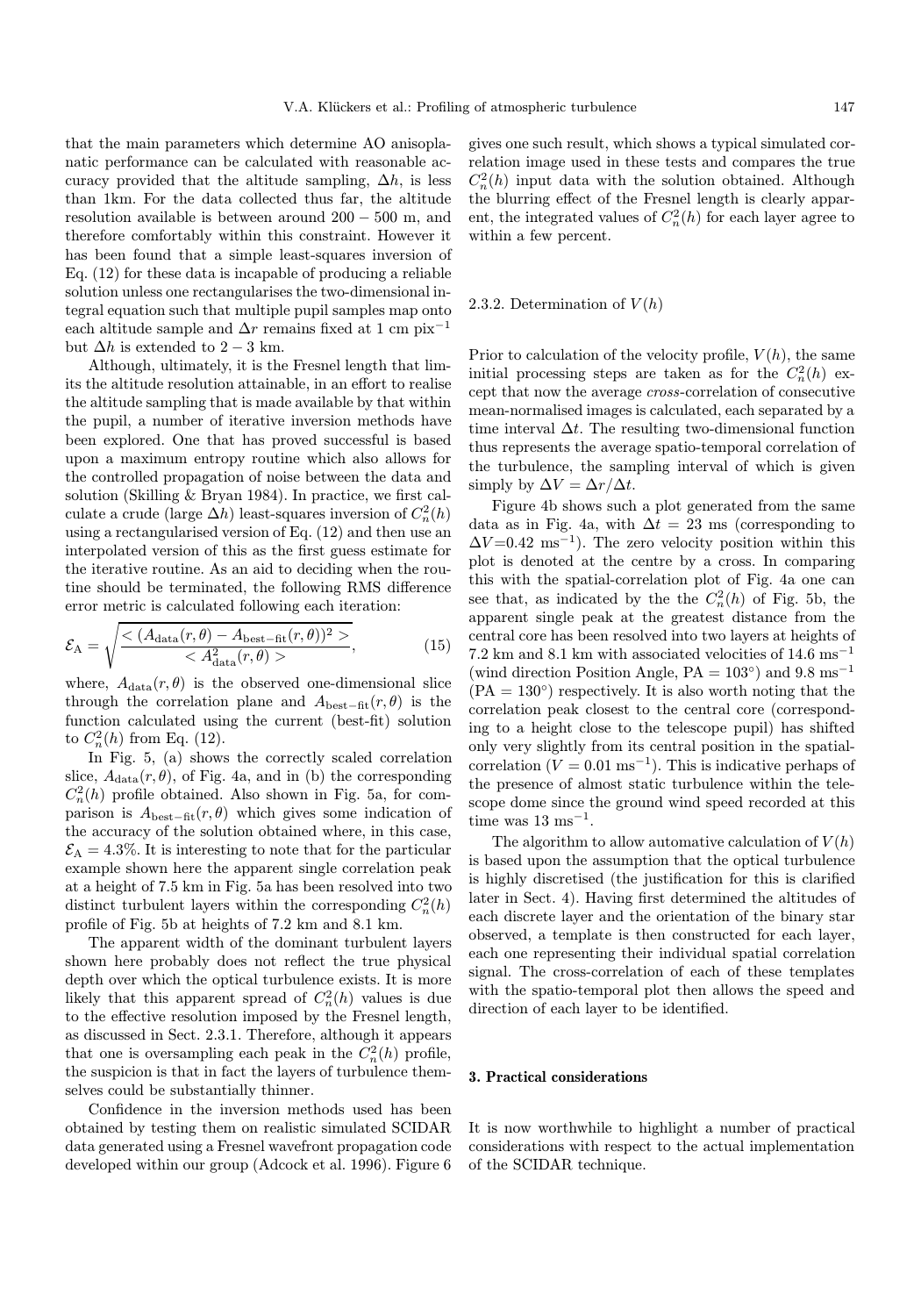

Fig. 6. a) Simulated spatial correlation data along with b) a comparison of the model input  $C_n^2(h)$  profile (bar-plot) and that obtained using our integral inversion method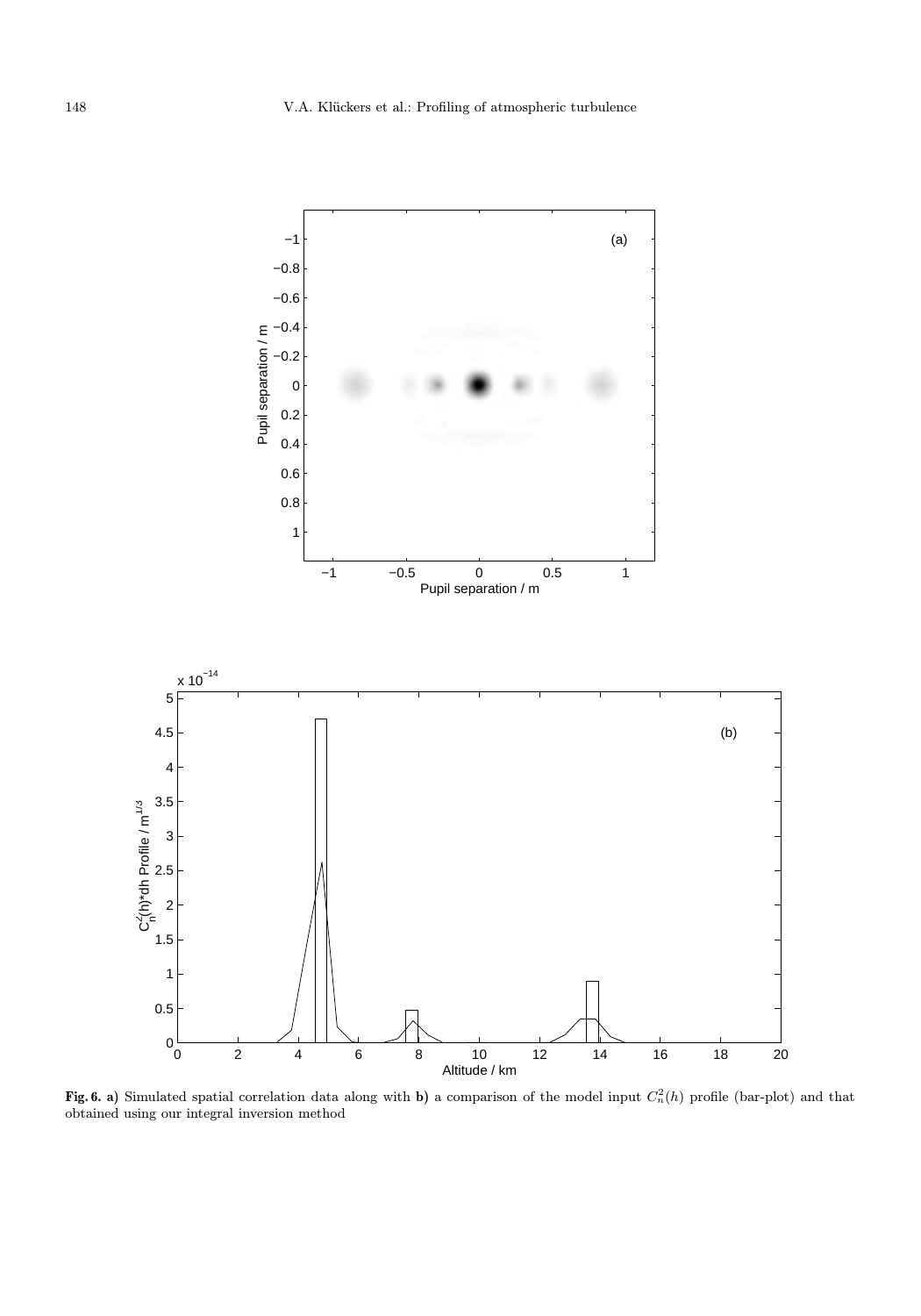## 3.1. Effect of finite spatial and temporal sampling

The theory outlined in Sect. 2.3 assumes an infinitely small spatial and temporal scintillation detection sampling rate. Obviously, however, for the practical implementation of SCIDAR one has to compromise the level of detectable scintillation for the sake of obtaining a reasonably high signal-to-noise level in the detected intensity. Consequently our choice of spatial and temporal sampling means that the level of scintillation detected will be less than that inferred by the theory, leading to an underestimate of  $C_n^2(h)$ . This may explain, for example, some of the relatively high values of  $r_0$  we obtain – as shown in Sect. 4. For the relatively low sampling rates used in our system  $(\Delta r \simeq 1 \text{ cm pix}^{-1} \text{ and } \Delta t = 1.6 \text{ or } 2.7 \text{ ms})$ this underestimate could be corrected, to first order, by linearly-calibrating our results with respect to the integrated  $C_n^2(h)$  value determined by other means during the observations. This feasibility is planned for our purposebuilt SCIDAR system currently under construction.

## 3.2. Signal-to-noise considerations

At any particular time during an observation run a number of binary star objects may be available for the collection of SCIDAR data. Therefore an obvious consideration one first has to make is regarding the signal-to-noise tradeoff between various potential targets. Given the magnitudes of each component for a number of potential targets, one can calculate the error propagation for the expression involving  $B_1$  and  $B_1$  in the second term of Eq. (10) to predict the relative average signal-to-noise ratio (SNR) with respect to photon noise. Figure 7 shows such a calculation for a typical range of values encountered in practice and enables one therefore to make an informed choice.

However, if one is collecting data across the whole telescope pupil using a telescope with a large obstruction ratio, one also has to take into account the effect of the pupil transfer function upon the SNR within the correlation plane. This is particularly so if one is operating in the generalised SCIDAR mode since one is then imaging the scintillation pattern viewed through two overlapping pupils. The degree of pupil overlap is directly proportional to both the angular separation of the binary and the effective distance below the telescope pupil one defocuses to. Figure 8 shows the predicted pupil overlap transfer function for various binary separations assuming a 1 m telescope pupil of obstruction ratio 0.3 and a typical defocus distance of 3.5 km. As can be seen in the most extreme case, for example beyond separations of 8 arcseconds, the distorted transfer function can significantly reduce the SNR for high altitudes.



Fig. 7. Contour plot of the relative SNR for various binary star magnitude combinations. Contours are at 10% the peak level. The values decrease from left to right

3.3.  $C_n^2(h)$  altitude resolution

Since close to zenith,  $\Delta h = \Delta r/\theta$ , in theory one is free to choose whatever altitude sampling length is required. However, for a particular telescope diameter  $D$ , in practice a restriction is imposed by the requirement that the maximum height attained should be greater than the sum of the height for which optical turbulence is assumed to be negligible and the magnitude of the generalised SCIDAR conjugate plane distance,  $|h_{\text{conj}}|$ , ie:  $h_{\text{max}} = D/\theta \geq 20$  km  $+$  | $h_{\text{coni}}$ |.

These restrictions upon binary star separation are shown graphically in Fig. 9 for an assumed pupil sampling of 1 cm pix<sup>-1</sup>, a telescope pupil diameter of 1 m and a conjugate plane distance of 3.5 km. Taken in combination, the restrictions implied in Fig. 8 and Fig. 9 show that for this particular configuration, binary separations between around  $4 - 7$  arcseconds are desirable.

It must be noted that both the upper limit upon  $\theta$  and the SNR within the correlation plane can be increased, if using a telescope of a large enough diameter (e.g.  $D >$ 3.5 m) to enable an artificial circular pupil greater than 1m to be imposed within the image of the segment of the mirror observed. In this case, assuming a similar pupil sampling as previously, the restriction upon  $\theta$  then only originates from the size of the CCD, such that in our case  $\theta < 11$ ".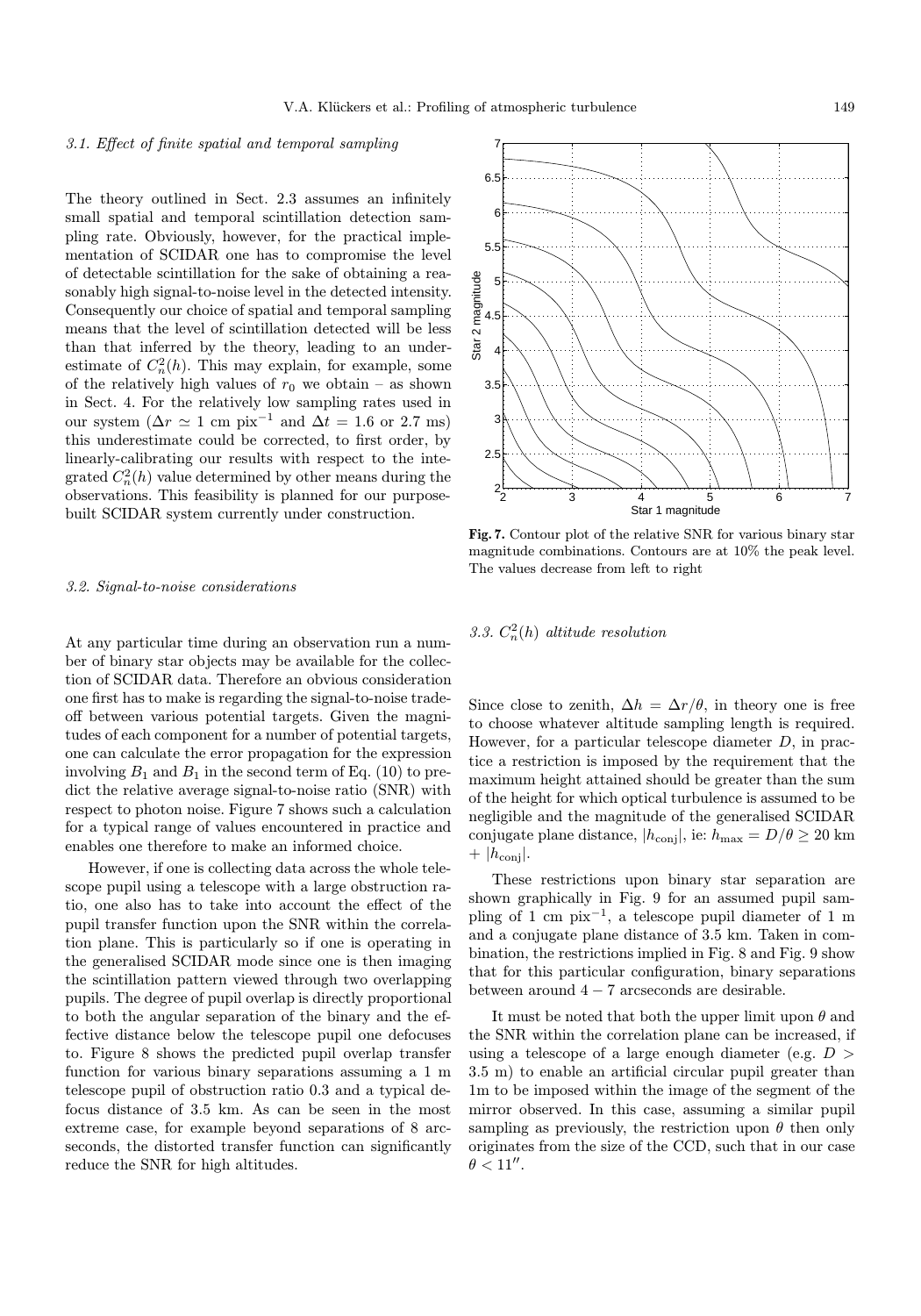

Fig. 8. Example transfer functions of overlapping pupils, for the generalised SCIDAR case, as a function of altitude. Curves are given for binary star separations of 2, 4, 6 & 8 arcseconds and assume a telescope diameter of 1 m and 1 cm  $pix^{-1}$  image plane sampling



Fig. 9. Plot of altitude resolution as a function of binary separation showing the limits imposed for a reasonable altitude sampling (top) and a maximum altitude reached of 25 km above image plane (bottom), for a 1 m telescope assuming 1 cm  $pix^{-1}$ image plane sampling

# 3.4. Estimating the error on  $C_n^2(h)$

Having calculated a solution  $C_n^2(h)$  profile from the data, one also requires some knowledge of the reliability of this solution. Although this is difficult to ascertain directly when using the iterative maximum entropy routine (Sect. 2) due to the non-linear nature of the iterative procedure, it has been found that it is possible to estimate the RMS error of a solution using a numerical approach.



Fig. 10. Schematic description of the method used to estimate the RMS error on any particular  $C_n^2(h)$  profile obtained

To enable this we define a "solution plane", which contains both the true (and unknown)  $C_n^2$  true profile and the best-fit solution profile,  $C_n^2$  best–fit, and a "data plane", within which resides both the true (observed) data,  $A_{data}$ , and the correlation function obtained from the  $C_n^2$  best–fit profile, Abest−fit.

A schematic outline of this representation is shown in Fig. 10. Given that one can then represent the RMS difference  $\mathcal{E}_A$  given by Eq. (15), as the geometrical distance in the data plane between  $A_{data}$  and the final  $A_{best-fit}$ , what one wishes to find is the corresponding distance between  $C_n^2$ <sub>true</sub> and  $C_n^2$ <sub>best−fit</sub>, namely  $\mathcal{E}_{\text{C}}$  – as indicated in Fig. 10.

The approach taken here is to numerically perturb the  $C_n^2$  best–fit profile about its position within the solution plane by incremental distances by applying random Gaussian noise, until the RMS distance within the data plane between its corresponding correlation function and  $A_{data}$  is equal to the RMS distance  $\mathcal{E}_A$ . When this occurs the RMS distance between  $C_n^2$  best–fit and its perturbed value can then be considered as describing the radius of a circle within the solution plane upon which the "true" value of  $C_n^2(h)$  lies and therefore represents a reasonable approximation of the RMS error  $\mathcal{E}_{C}$ .

In doing so one is assuming that the solution  $C_n^2$  best–fit is close to the global minimum within the solution plane, or at least within a local minimum which is not very different from the true solution. This assumption is justified both by the relatively low value of  $\mathcal{E}_A$  we achieve prior to termination of the iterative routine and also by the strongly linear relationship that has been found in all cases between  $\mathcal{E}_A$  and  $\mathcal{E}_C$  as the degree of perturbation applied to  $C_n^2$  best–fit is increased.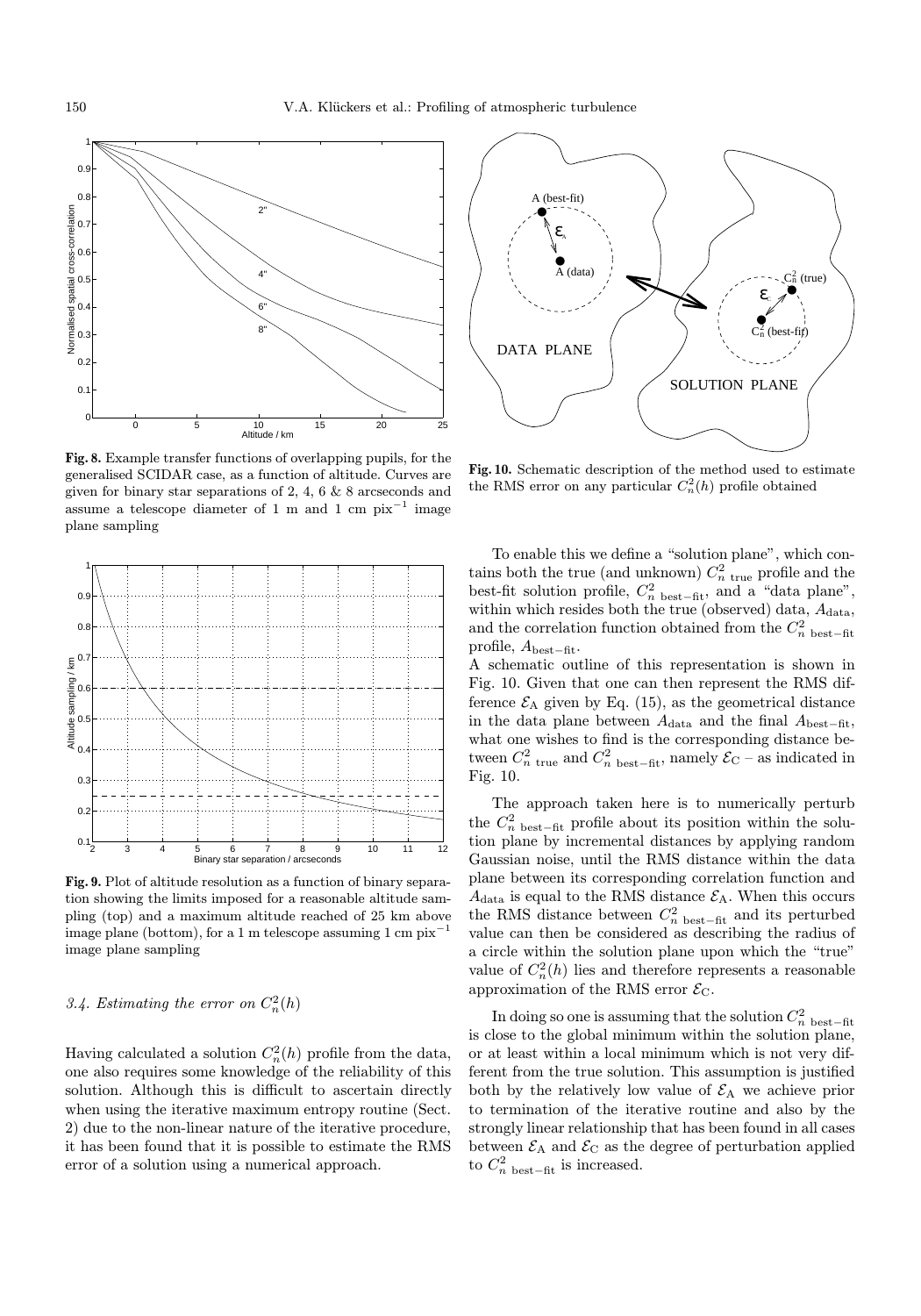**Table 1.** Summary of the values of the Fried parameter  $r_0$ , isoplanatic angle  $\phi_0$  and laser guide star parameter  $d_0$ , calculated from each of the three sets of example profiles for each of the observing sites shown in Fig. 11, along with the average  $\tau_0$ value over this time interval

|                     |       | $r_0(m)$ |     | $d_0(m)$ | $\tau_0$ (ms) |
|---------------------|-------|----------|-----|----------|---------------|
| La Palma            | set 1 | 0.05     | 0.9 | 1.6      |               |
| La Palma            | set 2 | 0.05     | 0.9 | 1.5      | $3.2\,$       |
| La Palma            | set 3 | 0.04     | 0.7 | 1.2      |               |
| Siding Spring set 1 |       | 0.16     | 4.0 | 6.9      |               |
| Siding Spring set 2 |       | 0.14     | 3.6 | 6.2      | 25.8          |
| Siding Spring set 3 |       | 0.15     | 4.7 | 7.8      |               |
| Calar Alto<br>set 1 |       | 0.19     | 5.5 | 9.2      |               |
| Calar Alto<br>set 2 |       | 0.18     | 4.0 | 6.7      | 29.9          |
| Calar Alto<br>set 3 |       | 0.19     | 5.6 | 9.3      |               |

Having performed this calculation for a number of different  $C_n^2(h)$  profiles, it has been found that the value of  $\mathcal{E}_{\text{C}}$  is greater than the value of  $\mathcal{E}_{\text{A}}$  in most cases. For example for the case shown in Fig. 5,  $\mathcal{E}_\mathrm{A}$  and  $\mathcal{E}_\mathrm{C}$  are found to be 4.3% and 7.2% respectively. This highlights the need for high SNR data for a reliable  $C_n^2(h)$  solution.

## 4. Example results and discussion

In this section we show example  $C_n^2(h)$  and  $V(h)$  profiles obtained from three astronomical observing sites using the generalised SCIDAR technique. It is intended that a full analysis of the findings from these data will follow in subsequent papers. Therefore, the results shown here are given as example cases only and are not meant to represent typical observing conditions.

The observing sites considered are:

Fig. 11a; La Palma, Canaries (JKT 1 m) in November 1996, Fig. 11b; Siding Springs, Australia (40 inch) in January 1997, Fig. 11c; Calar Alto, Spain (2.2 m) in April 1997.

Each figure shows three consecutive  $C_n^2(h)$  profiles, each calculated from a 7 second block of data (corresponding to 2000, 1.6 ms exposure, data frames) – each block being separated by around 10 seconds. For each figure, the first profile is shown as a solid line, the second as a dotted line and the third as a dot-dashed line. Using the methodology outlined in Sect. 3.4, the RMS error of each  $C_n^2(h)$  profile shown is estimated to be within 6%. Also shown within each figure is the average speed and PAdirection of each dominant turbulent layer over the time interval covered. Table 1 summarises the various  $r_0$ ,  $\phi_0$ and  $d_0$  values calculated from each of the profiles, as well as the average  $\tau_0$  value over the time interval considered. The  $d_0$  parameter is calculated using the formulation of Tyler (1994) assuming a (Sodium) laser beacon altitude of 90 km.

The three sets of profiles appear remarkably similar in both their general form and as such share a number of in-

teresting characteristics. Firstly, each set of  $C_n^2(h)$  profiles appear to be highly discretised. In fact this phenomena is seen in all of the  $C_n^2(h)$  profiles we have calculated to date such that at any particular moment the optical turbulence appears to be dominated by a small number (perhaps 2–4) of thin layers. Because of the intrinsic SCIDAR resolution (Sect. 3.3), the actual thickness of these layers is difficult to ascertain. However in many cases the apparent thickness corresponds closely to that expected from the Fresnel size alone – suggesting that they could be much thinner than the  $200 - 300$  m altitude sampling used in these calculations. Also, in each case the turbulence is dominated strongly by slow moving, low altitude turbulence close to the telescope pupil. Static telescope mirror aberrations are excluded as a possible explanation of this phenomena since it is the covariance of the relative intensity fluctuations that are calculated. As discussed previously the source of this turbulence is most probably due to that inside the telescope dome (i.e: dome-seeing) since in each case the wind ground-speed was very much greater than the measured speed of the layer. Obviously some level of optical turbulence must exist within the boundary layer outside of the of dome. However it appears that in most cases it is difficult to discern its presence due to the dominating effect of the Fresnel-broadened dome-seeing layer.

A rapid variation in  $C_n^2(h)$  far in excess of that expected due to noise alone is also noticeable from these results. The scale of these variations are a typical feature of all of the  $C_n^2(h)$  profiles we have examined so far such that the strength of the optical turbulence due to any particular layer can fluctuate by as much as a factor of 2 or 3 within tens of seconds. One notable difference in the example profiles shown is that between the strength of those of the JKT in La Palma (a) and the others, and this is reflected in the parameters given in Table 1. Not only is the integrated  $C_n^2(h)$  close to an order of magnitude greater but the speed of the dominant layer in the upper atmosphere is also very much larger.

Figure 12 illustrates the longer term changes in  $C_n^2(h)$ that have been commonly observed. Shown here are three bar-plot profiles from the Siding Springs site taken during the same observing run as above. Each profile was calculated from a four minute block of data (thus allowing a higher SNR than previously) with each block separated in time by 40 minutes. As can be seen, the structure of turbulent layers at low altitudes remains reasonably consistant throughout this period, whereas at high altitudes this is not the case. The impact of these changes in layer structure upon angular and focal anisoplanatism is emphasised graphically in Fig. 13 where the same profiles are shown after scaling with  $h^{5/3}$ . Although the value of  $r_0$  remains between 14.5 and 16.0 cm, the value of  $\phi_0$  and  $d_0$  increase steadily from  $3.0''$  to  $5.0''$  and from  $5.3$  m to  $8.8$  m respectively. This figure also serves to emphasise again the high degree of discretisation that can occur within a turbulent atmosphere.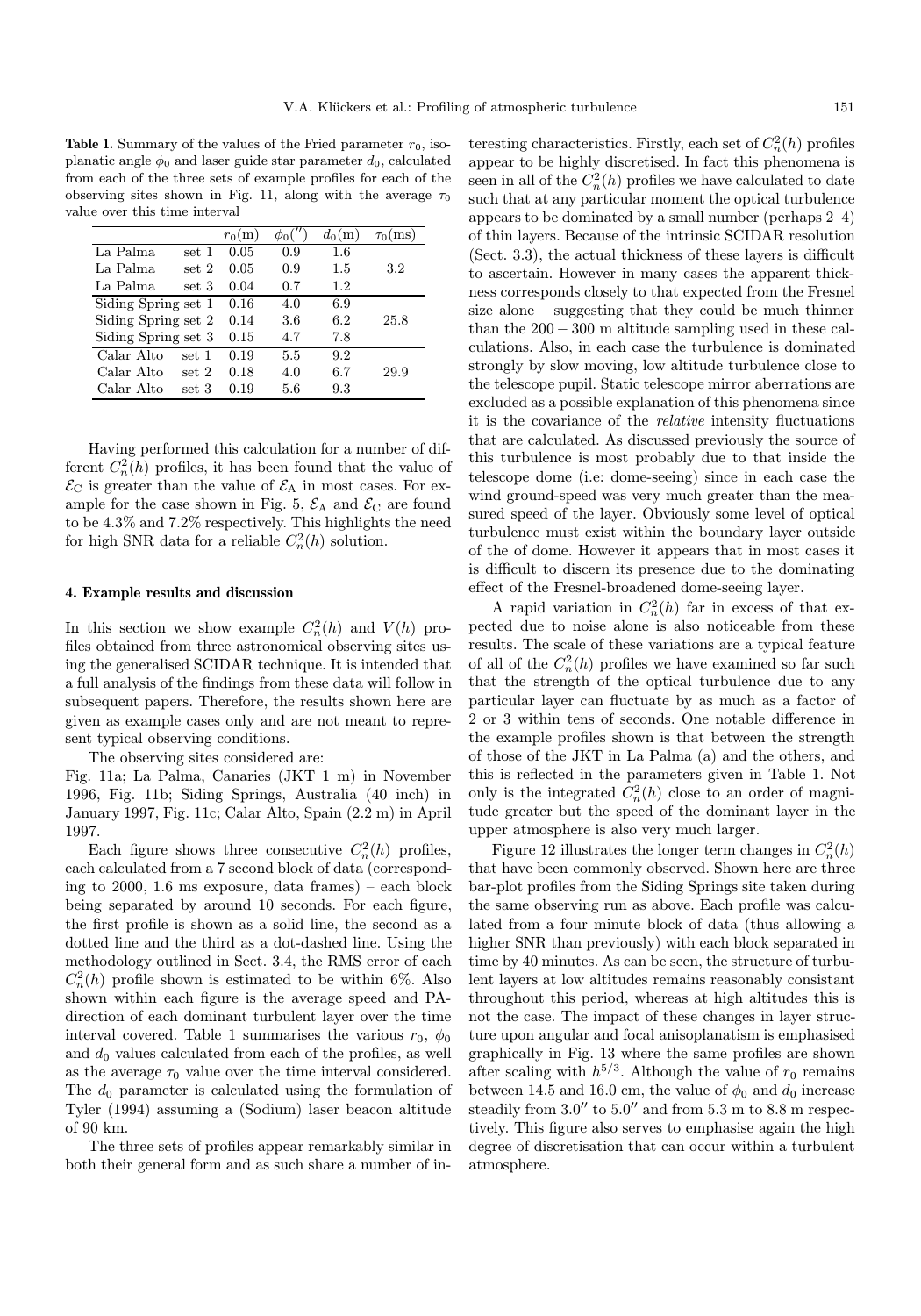

Fig. 11. Each figure shows three consecutive example  $C_n^2(h)$  profiles from a) the La Palma observing site during November 1997, b) the Siding Spring observing site in Australia during January 1997 and c) the Calar Alto observing site in Spain during April 1997. The first profile is shown as a solid line, the second as a dotted line and the third as a dot-dashed line. Each profile was calculated from a 7 second block of data and each block was separated by around 10 seconds. The average speed and PA-direction of each dominant layer over the time period covered is also shown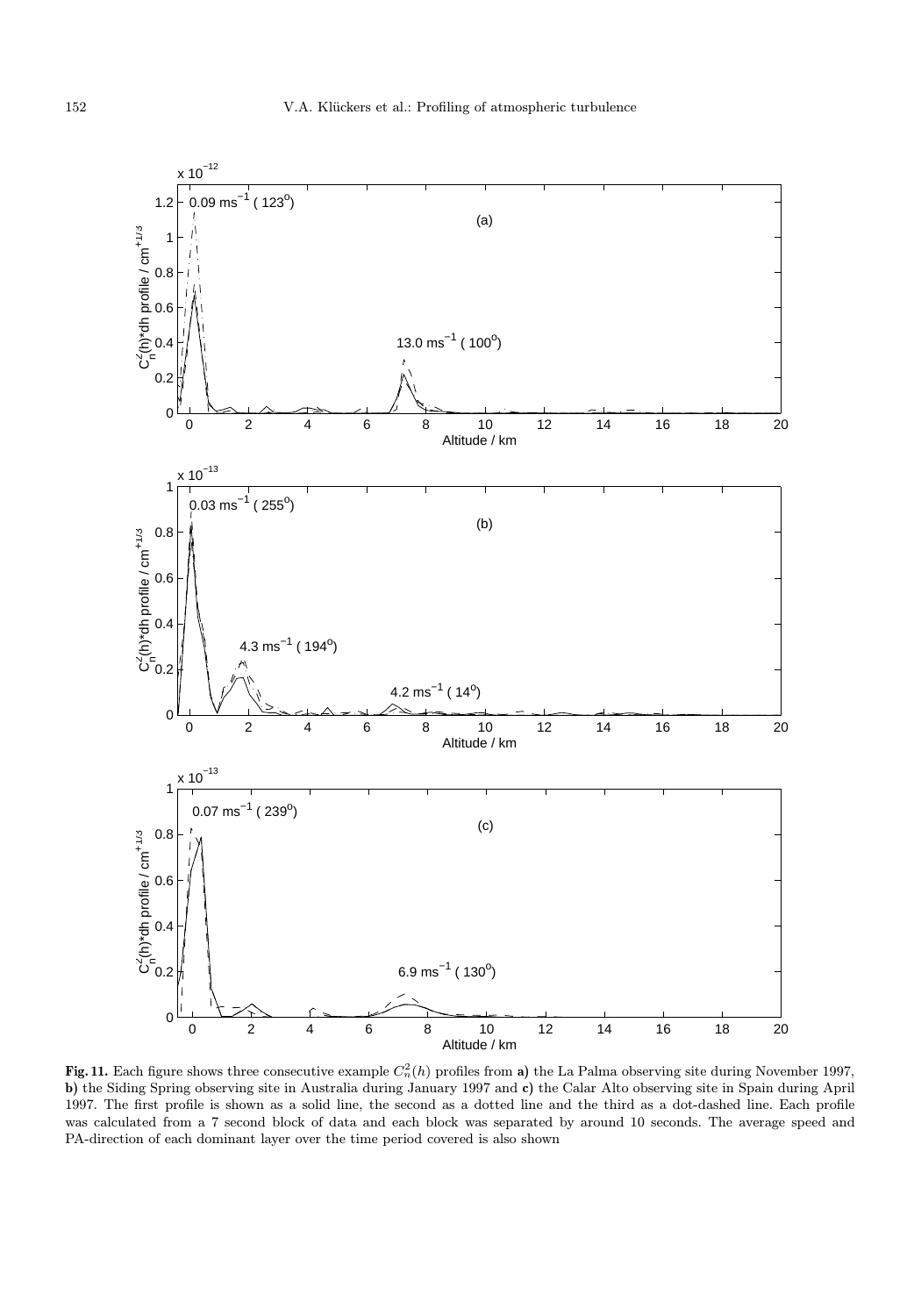

Fig. 12. a), b) and c) are three  $C_n^2(h)$  profiles from the Siding Spring observing site in Australia during January 1997 showing longer-term variation. Each profile was calculated from a 4 minute block of data and each block was separated by 40 minutes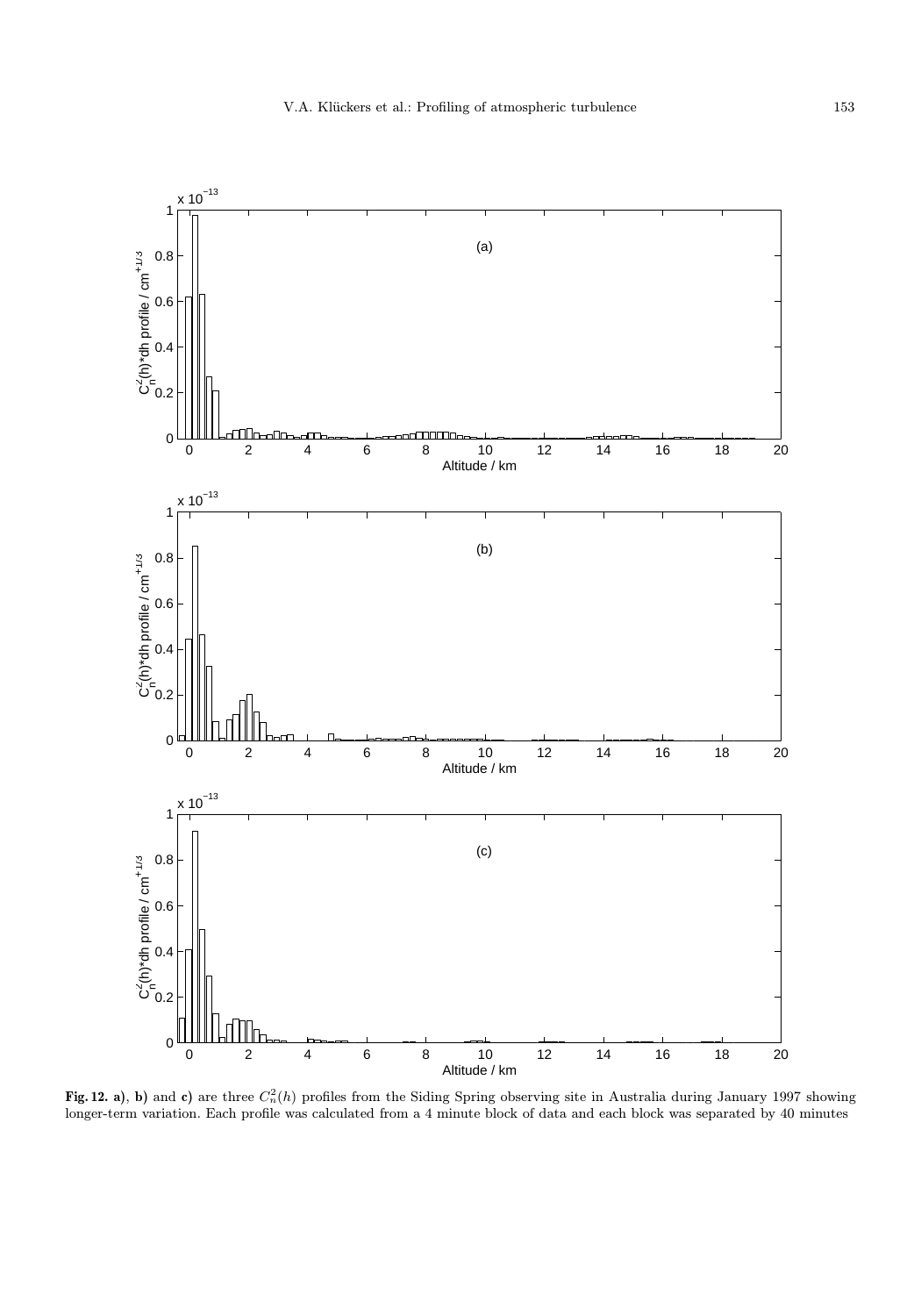

Fig. 13. As the previous figure but the  $C_n^2(h)$  profile is now scaled by  $h^{5/3}$  in order to illustrate the change in contribution to isoplanatic errors of the higher altitude layers